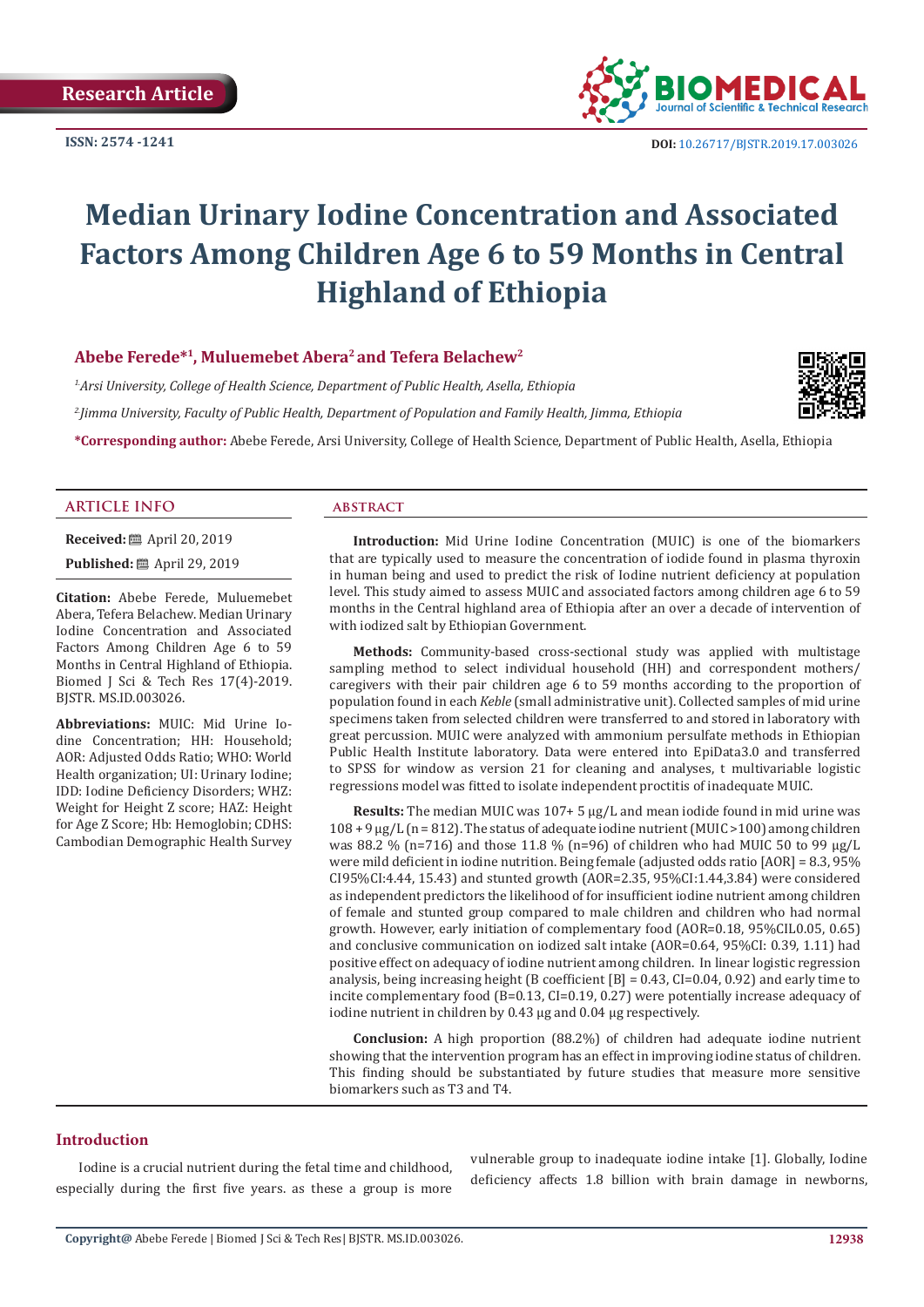reduced mental capacity, and goiter and in Africa alone; 260 million populations are under insufficient of iodine intake [2]. Iodine deficiencies potentially cause mental impairment and physical damage on children [3]. Iodine deficiency occurs in preschool children when iodine intake falls below the recommended levels /90μg [4]. Improving progress towards the sustainable elimination of IDD in Latin America and the Caribbean, East Asia and the Pacific regions showed that greater of 80% of the households have been consuming adequately iodized salt since 1990 [1]. World Health organization (WHO) recommended that the deficiency of iodine corrected by increasing iodine intake through fortified table salt that required four major components of implementing the strategies. Among these strategies are correction of iodine deficiency, surveillance including monitoring and evaluation, educate the public and inter-sectorial collaboration and advocacy and communication to mobilize public health authorities are frontline for the Control of IDD through the world [5].

According to WHO recommendation, urinary iodine (UI) as potential indicator with high acceptance for the assessment and monitoring for subclinical iodine deficiency [6]. However, median urinary iodine concentrations of 100-199 mg/l in samples from schoolchildren or adults indicate adequate iodine intake and optimal iodine nutrition [7]. Urinary iodine excretion reflects the average daily iodine requirement intake and is an important index for determining the concentration of iodide found in plasma thyroxin [6]. In Ethiopia, insufficient iodine intake remained pervasively high until 2011 when the country was recognized as the top burden of iodine-deficient in the world [1]. Ethiopia had developed strategies are currently insufficient to monitor and evaluate the national programs related to measuring progress towards the goal of eliminating iodine deficiency [3]. In the Ethiopia monitoring and evaluation of iodine deficiency is not done regularly. But a single finding showed that 99.17% of households (HHs) had met their requirement of iodine per person per day in central highland region in Ethiopia [8]. Concerning to knowledge and attitude of the HHs toward prevention of IDD and HH iodised salt utilization is required necessary to educate the public. Following the current report, this study intended to measure MUIC to determine the effect of iodised salt intervention since over a decade. The study intended to assess iodine status of children as a marker for the impact of intervention with iodized in eliminating IDD salt [8].

# **Methods and Materials**

# **Study Design and Area**

Community based cross sectional study was used to determine iodine deficiency using MUIC through ammonium persulfate analysis methods following evolution iodised salt intervention in Central highland region of Ethiopia in October to December 2018. The study area included Arsi and Bale provinces (Munesa, Asella, Limuna Bilalo, Digeluna Tijo, Honkolo Wabe) mountains areas and has an altitude of above 2400 meters and had history of annual mean

rainfall of 2200 mm to 2350mm [9]. All children aged 6-59 months with their mothers from households registered were selected using systematic sampling to participate in the past survey of Knowledge and Attitude about Prevention of Iodine Deficiency Disorders (IDD) among Women in the study area in June 2018. Children aged 6-59 months from those women who were registered and participated in the previously survey of January to June 2018 were included in study.

#### **Sample Size Estimation**

Sample size was determined using G power computer software version 3.0 with the following assumptions:

| <b>Analysis:</b> | <b>t tests -</b> Correlation: Point bi-serial model |     |              |
|------------------|-----------------------------------------------------|-----|--------------|
| Input:           | Tail(s)                                             | $=$ | Two          |
|                  | Effect size  r                                      | $=$ | 0.125        |
|                  | $\alpha$ error probability                          | $=$ | 0.05         |
|                  | Power $(1-\beta$ err probability)                   | ÷   | 0.95         |
| Output:          | Non centrality parameter $\delta$                   | $=$ | 3.609951     |
|                  | Critical t                                          | $=$ | 1.962865     |
|                  | Df                                                  | $=$ | 819          |
|                  | Total sample size                                   | Ξ   | 821          |
|                  | Actual power                                        |     | $= 0.950092$ |

#### **Sampling Procedure**

Multistage sampling method was used to select study subjects. Clustered sampling method was applied in the first stage to select eight distracts administration at the side of to Arsi Bale plateau and the neighboring of Chilalo Mountain; subsequently 12 *kebeles* (small administrative units) and towns (3 rural and Asella) were randomly selected from districts. Finally, systematic sampling method was used to select the individual household and correspondent mothers/caregivers with their pair children age 6 to 59 months according to the proportion of population found in each *Keble*. Mothers/ caregivers were oriented about the need of requisition urine specimen collection from their children before distributing specimen collection clean cups. To keep the need mid urine specimen, procedural demonstration was shown for mothers/ caregivers as to collect the specimen. It was possible to collect mid urine specimen from 800 children and each specimen was transferred to ladled clean tubes. These samples were transported with cold-boxes to Ethiopian Public Health Institute and put into refrigerators. Following these, adequate information was given for laboratory professionals to prevent contamination and keeping the specimen tubes as tightened closed to protect evaporation in laboratory. Other important cares were taken for specimen during transfer and storage in laboratory.

Laboratory Procedure for iodine determination from mid urine

a. In first, for each specimen mixing urine procedure was made to suspend sediment.

b. 250μl Pipetted from each urine sample into a 13 x 100 mm test tube. Pipette was used for each iodine standard into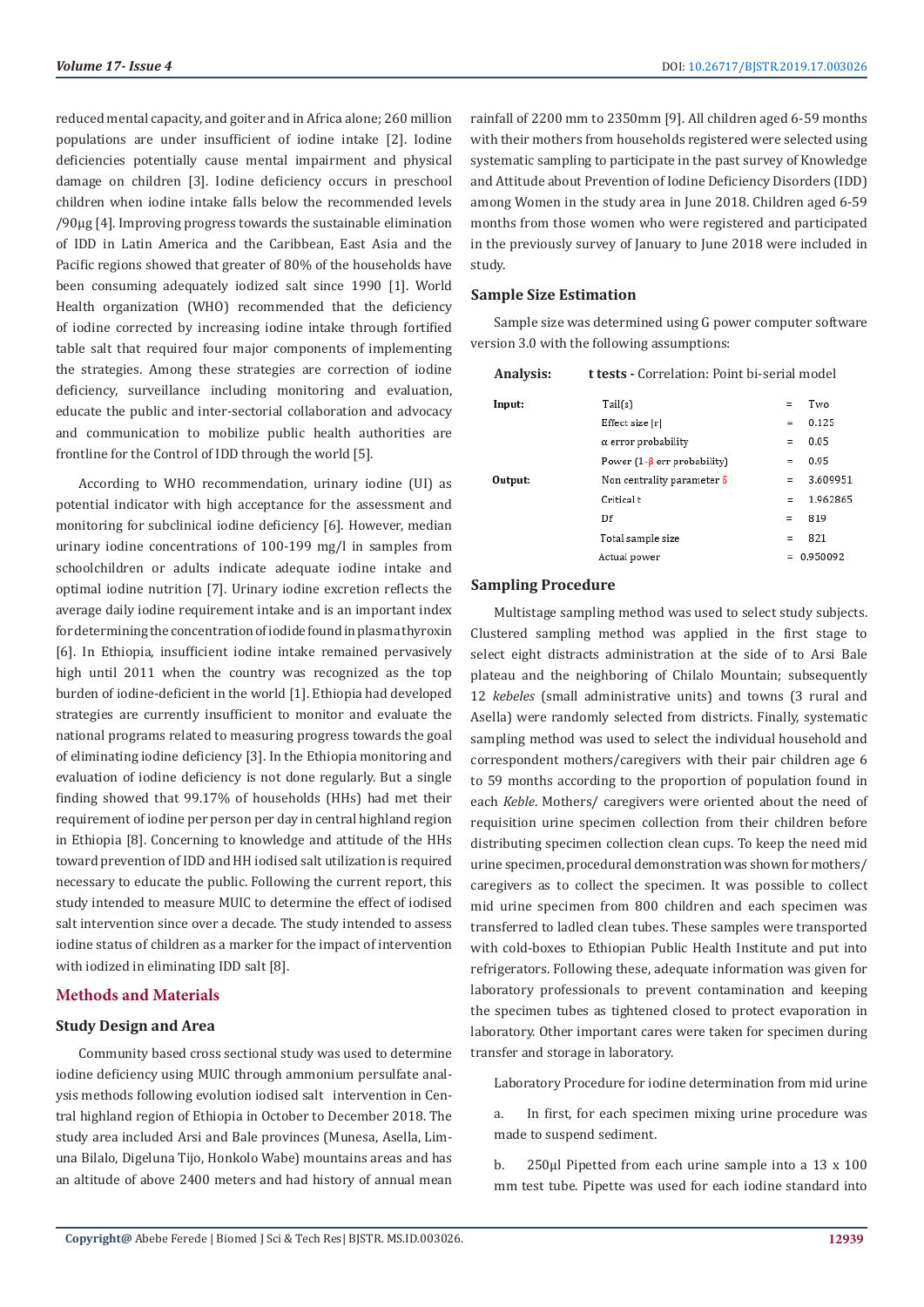a test tube, and then H2O was added as needed to make a final volume of 250μl. Duplicate iodine standards and a set of internal urine standards were included in each assay.

c. One ml 1.0 M ammonium persulfate was Added to each test tube.

d. All test tubes were heated for 60 minutes at 100oC.

e. Each test tube was cooled to room temperature.

f. Afterwards 2.5 ml arsenious acid solution was added and mixed by inversion or vortex and then the test tube was allowed to stand for 15 minutes.

g. Subsequently, 300μl of ceric ammonium sulfate solution was added to each tube (quickly mixed) at 15-30 second intervals between successive tubes. A stopwatch was used for this practice at 15 seconds interval.

h. Each test tube contained treated specimen was allowed to sit at room temperature. 9. Exactly after 30 minutes, ceric ammonium sulfate was added to the first tube and its absorbance was read at 420 nm.

i. Successive tubes were read at the same interval of adding the ceric ammonium sulfate.

Based on WHO references, the cut-off value for iodine deficiency was signified as MUIC lower than100 μg/L and severity was classified as lesser than 50 μg/L stated as iodine nutrition was insufficient. MUIC level was 50 to 99 μg/L was classified as insufficient and termed as mild iodine deficiency, and level of MUIC within the range of 100 to 199 μg/L traced as adequate iodine nutrition [7]. Child feeding and dietary sources: Individual mother or caregiver was interviewed using structured administered questionnaire to assess her child's dietary sources, time for introduction of complementary food and the usual option of food types during infantile and childhood period, about her knowledge and attitude relating to HH iodised salt utilization.

Blood test for hemoglobin: Each child's mother or guardian was informed about need of blood samples. Consequently, each child's right-hand finger was warmed and relaxed before precise finger prick. Mothers or guardians were asked to comfortably immobilize the finger to be punctured. Blood sample taken from children were determined using Hemocoel Hb 301® and categorized into no Anaemia (hemoglobin [Hb]) >11g/dl)/ normal, anaemic [Hb < 11g/dl] [10]. Anthropometric measurements: weight and height measurements were done according to standards procedures and weight for height Z score (WHZ) and height for age Z score (HAZ) generated using WHO anthrax software [11].

#### **Abbreviations and Symbols**

- ml: mil-litter; μl: micro litter; nm: Nano-meter;
- °C: degree Celsius

#### **Data Analyses**

Data on MUIC laboratory results and other variables were entered into EpiData3.0 software and transferred to SPSS for windows version 21 for cleaning and analyses. Descriptive statistical methods were used for presenting median urinary iodine excretion with 25<sup>th</sup>, 75<sup>th</sup> percentile mean among different variables. Demographic variables and nutritional status of children described and analysed using logistic regression models. AOR with 95% CI were computed to assess the presence and degree of association with the outcome variables. P-value less than 0.05 was used to declare a statistically significant association. Linear regression model was used to assess predictors for positive/ negative or no effect on children's MUIC and correlation was declared at beta coefficient (B) and 95% CI. All assumptions of linear regression analysis were considered as sign of model fitness.

#### **Results**

A total of 812 children participated in the study with a response rate of 98.9 % and 48.8% of study subjects were young children age < 24 months. More than 716 (88.2 %) of the respondents had adequate iodine nutrient (MUIC >100) which was very exciting for organizations and people working for the success of iodised salt intervention. Children who had MUIC 50 to 99 μg/L were 11.8 % (n=96). The mean iodine concentration found in mid urine was 108  $+9$  ug/L (n = 812) with the maximum and minimum values of 178 μg/L and 52 μg/L. respectively.

The median MUIC was 107+ 5 μg/L which is found between 100-199 μg/L indicative for the adequate iodine nutrient in study population and majority of the study subjects had urine iodine concentration above 75th percentile (Figure 1). Median UIC among male group was higher (107μg/L) than female (98 μg/L) and anaemic children had lesser UIC median (98μg/L) than children group with non anaemic (110 μg/L), but there was no difference in median UIC among children age group >24 months and <=24months (Table 1). In bivariate logistic regression analysis, sex, age, starting time for complementary food, attitude HH to use adequate iodized salt, practicing of adding iodized salt in HH food cooking and Anaemia were strongly associated with insufficiency of iodine nutrient among study subjects.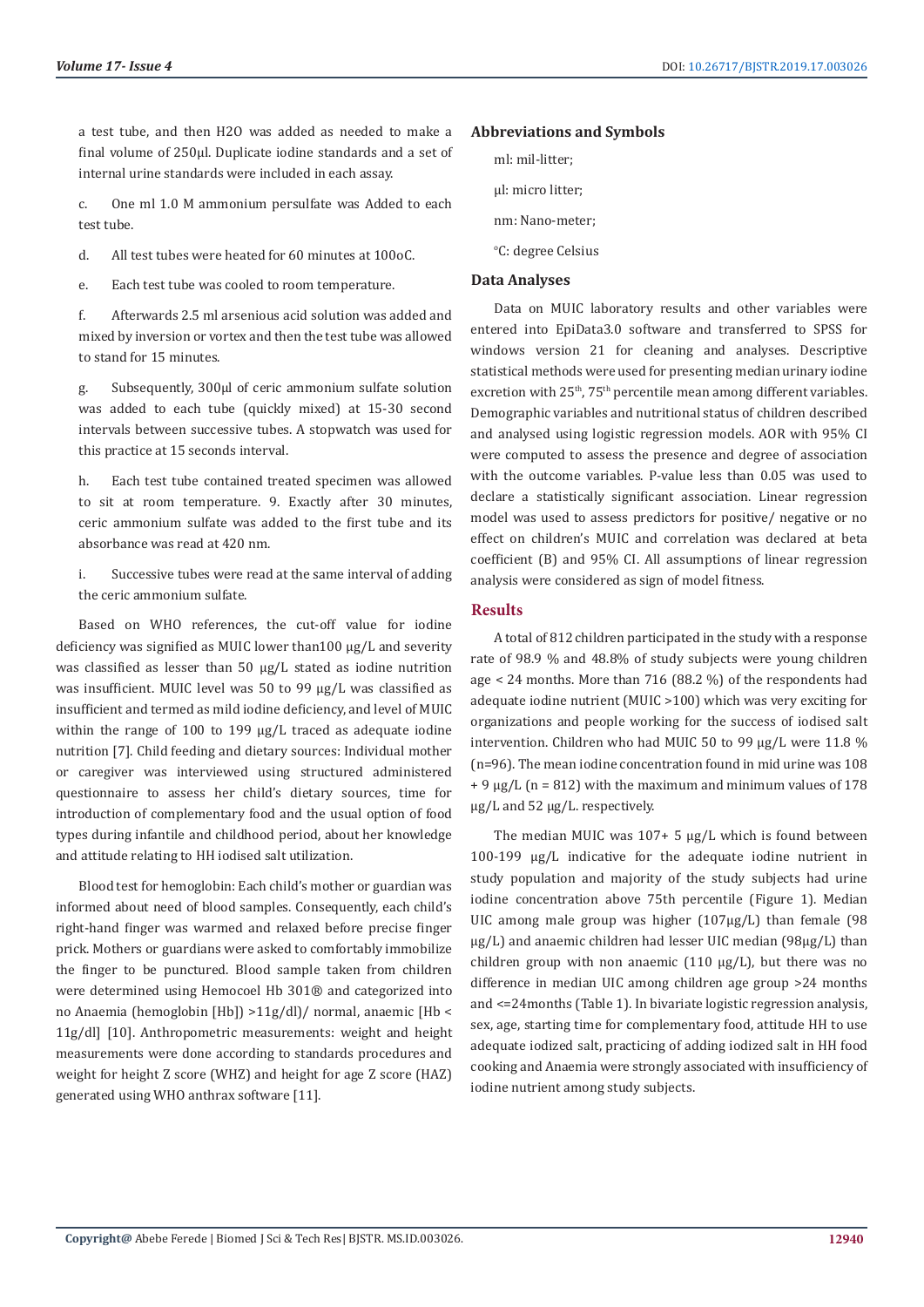

Figure 1: Median, 25<sup>th</sup>, 75<sup>th</sup> and mean iodine concentration distribution in mid urine among children 6 to 59 months in Central Highland of Ethiopia.

Table 1: Demographic and nutritional variables adjusted for MUIC weights and presented as median with 25<sup>th</sup>, 75<sup>th</sup> percentile.

|                                        | $\mathbf n$ | <b>MUIC</b> median | <b>Percentiles</b> |                  |
|----------------------------------------|-------------|--------------------|--------------------|------------------|
| <b>Variables</b>                       |             |                    | 25 <sup>th</sup>   | 75 <sup>th</sup> |
| Sex                                    |             |                    |                    |                  |
| Male                                   | 388         | 107                | 104                | 117              |
| Female                                 | 328         | 98                 | 93                 | 105              |
| Age                                    |             |                    |                    |                  |
| Age > 24 months                        | 417         | 103                | 99                 | 112              |
| Age $\leq$ 24 months                   | 396         | 103                | 98                 | 110              |
| Time for introduction to complementary |             |                    |                    |                  |
| at 6 months                            | 43          | 105                | 98                 | 113              |
| Beyond 7 months                        | 36          | 101                | 91                 | 114              |
| Before 6 months                        | 733         | 100                | 89                 | 110              |
| Cow milk option for complementary food |             |                    |                    |                  |
| No                                     | 411         | 118                | 108                | 124              |
| Yes                                    | 401         | 95                 | 86                 | 102              |
| Anaemia                                |             |                    |                    |                  |
| No $(Hb>=11mg/dl)$                     | 660         | 110                | 103                | 116              |
| Yes (Hb<11gm/dl)                       | 152         | 98                 | 92                 | 100              |
| HFA Z-score                            |             |                    |                    |                  |
| Normal growth                          | 323         | 111                | 104                | 116              |
| Stunted growth                         | 489         | 97                 | 89                 | 102              |
| Total                                  | 812         | 107                | 102                | 112              |

dl, decilitre; Hb, haemoglobin; HFA, Height relevant to age, MUIC, mid urine iodine concentration; mg, milligram; n, total samples; Z score, standard diversion from distribution of HFA or WFH.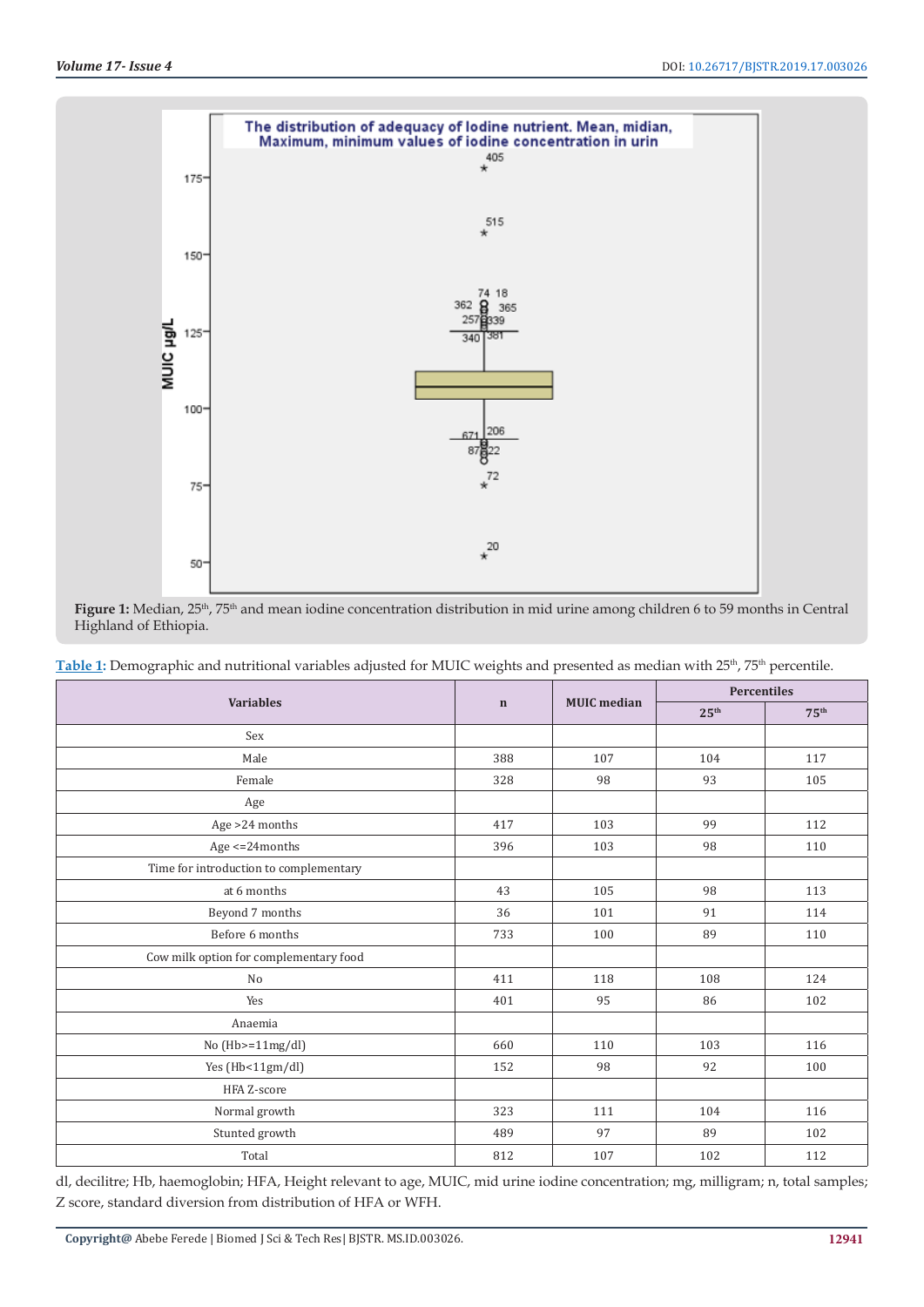In multivariable logistic regression analysis, being female had more than 8 times likely to exposed for insufficiency iodine nutrient than those who were males (AOR = 8.3, 95%, 95%CI: 4.44, 15.43). Regarding complementary food of children, using cow milk as the only option had 1.9-time risk of iodine deficiency compared to children who used diversified foods (AOR= 1.91, 95%CI:1.19, 3.10). Stunted growth (HFA Z score < -1) in children also had more than 2 times the risk of inadequacy of iodine nutrient compared to those children who had normal growth (AOR=2.35, 95%CI:1.44, 3.84). Being female, stunted growth and using cow milk as the only option

for complementary food were statistically significant predictors of risk for insufficient iodine nutrient among children.

The introduction of complementary food for children at early age of 6 months had only 0.18 the risk of developing insufficiency of iodine nutrient compared with nonusers (AOR=0.18, 95%CI: 0.05, 0.65). Adequate iodized salt used in HH was preventing the risk of insufficiency iodine nutrient by 0. 57 compared to those HH who did not use (AOR=0.57, 95%CI:0.35, 0.93) and these variables were had positive effect on adequacy of iodine nutrient among children (Table 2).

**Table 2:** Multivariable logistic regression models predicting the likelihood of insufficiency of iodine among children age 6 to 59 months in Central highland of Ethiopia, 2018.

|                                                     | <b>MUIC</b>                   |                     |                      |  |
|-----------------------------------------------------|-------------------------------|---------------------|----------------------|--|
| <b>Variables</b>                                    | MUIC50-<99µg/L (Insufficient) | >100µg/L (Adequate) | AOR (95%CI)          |  |
| Sex                                                 | n (%)                         | N(%)                |                      |  |
| Male                                                | 12(1.48)                      | 388(47.78)          | $\mathbf{1}$         |  |
| Female                                              | 84(10.35)                     | 328(40.39)          | $8.3(4.44, 15.43)$ * |  |
| Age                                                 |                               |                     |                      |  |
| Age >24 months                                      | 369(45.44)                    | 48(5.91)            | $\mathbf{1}$         |  |
| Age $\leq$ 24 months                                | 347(42.74)                    | 48(5.91)            | 1.06(0.69, 1.63)     |  |
| Starting time for complementary food                |                               |                     |                      |  |
| at 6 months                                         | 3(0.37)                       | 78(9.61)            | $\,1\,$              |  |
| After 7month                                        | 14(1.72)                      | 66(8.13)            | $0.27(0.07, 0.91)$ * |  |
| Before 6 months                                     | 79(9.70)                      | 573(70.56)          | $0.18(0.05, 0.65)*$  |  |
| adequate iodized salt used in HH                    |                               |                     |                      |  |
| N <sub>o</sub>                                      | 25(3.08)                      | 119(14.66)          | $\,1\,$              |  |
| Yes                                                 | 71(8.74)                      | 597(73.52)          | $0.57(0.35, 0.93)*$  |  |
| Public communication on iodine intake               |                               |                     |                      |  |
| No                                                  | 51(6.03)                      | 374(46.06)          | $\mathbf{1}$         |  |
| Yes                                                 | 45(5.54)                      | 342(42.12)          | 0.64(0.39, 1.11)     |  |
| Knowledge of adding iodized salt in HH food cooking |                               |                     |                      |  |
| Early cooking time                                  | 49(6.03)                      | 405(49.88)          | $\mathbf{1}$         |  |
| Mid cooking time                                    | 16(1.97)                      | 117(14.41)          | 1.32(0.81, 2.14)     |  |
| End of cooking                                      | 31(3.82)                      | 194(23.89)          | 1.16(0.61, 2.23)     |  |
| Cow milk only option of complementary food          |                               |                     |                      |  |
| No, diversified                                     | 26(3.20)                      | 297(36.58)          | $\mathbf{1}$         |  |
| Yes, it was                                         | 70(8.62)                      | 419(51.60)          | $1.91(1.19,3.10)*$   |  |
| Anaemia                                             |                               |                     |                      |  |
| No $(Hb>=11mg/dl)$                                  | 80(9.85)                      | 580(71.43)          | $\mathbf{1}$         |  |
| Yes (Hb<11gm/dl)                                    | 16(1.97)                      | 136(16.75)          | 1.17(0.66, 2.07)     |  |
| HFA (Z-score)                                       |                               |                     |                      |  |
| $Z$ score > $-1$ (Normal)                           | 22(2.71)                      | 303(37.32)          | $1\,$                |  |
| Z score < -1 (Stunted)                              | 74(9.11)                      | 413(50.86)          | $2.35(1.44, 3.84)$ * |  |

MUIC, AOR, CI dl, decilitre; Hb, haemoglobin; HFA, Height relevant to age, MUIC, mid urine iodine concentration; mg, milligram; n, total samples; Z score, standard diversion.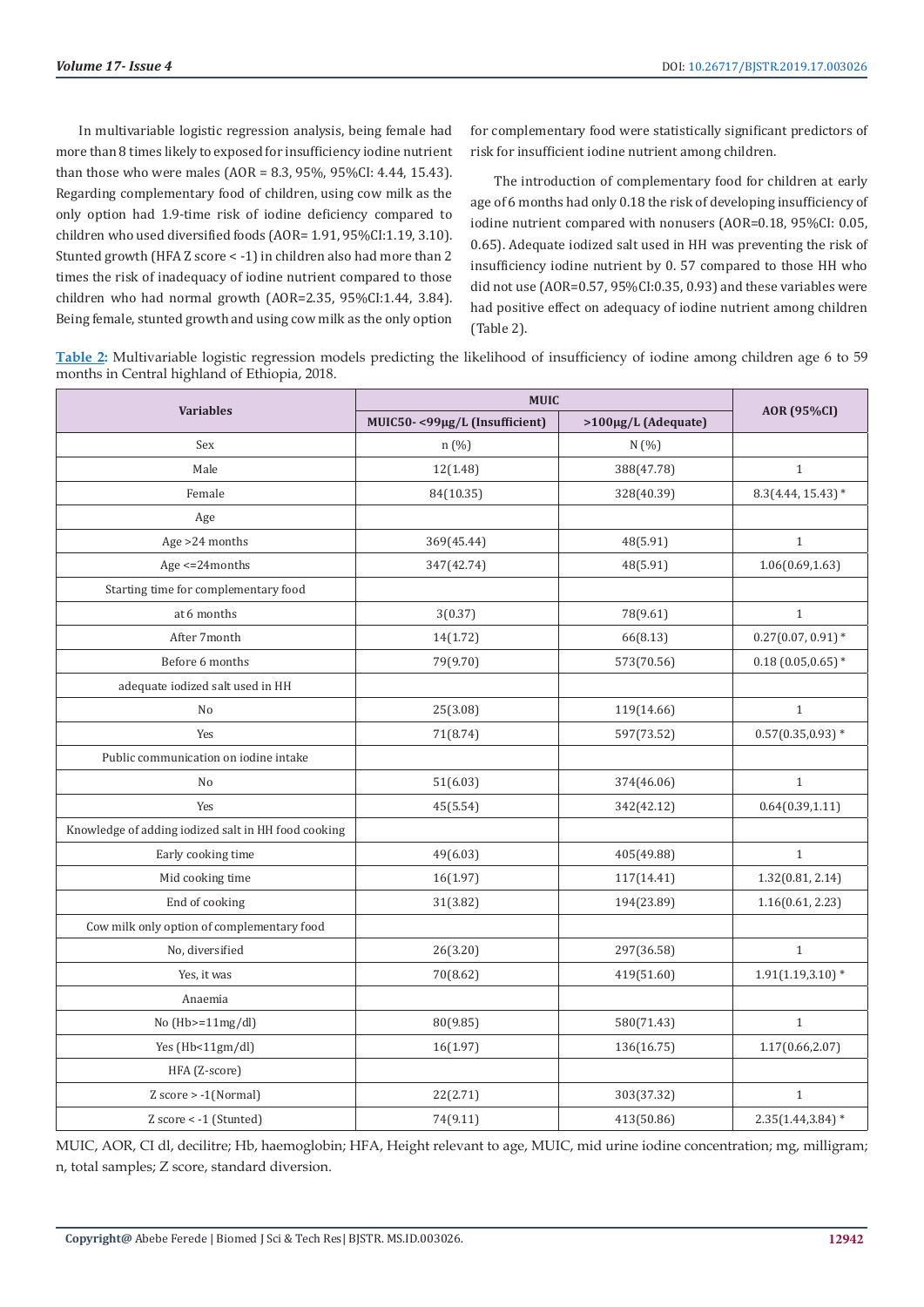#### **Discussion**

This study showed that the proportion of children that had adequate iodine nutrient was higher (88.2 %) than finding in the 2014 Cambodian Demographic Health Survey (CDHS) which was 36.3% [12]. Likewise, in the current finding the prevalence of mild (50 to 99 iodine nutrient insufficiency accounted to 11.8 % which was very lower compared to CDHS reported that 63.7% of children had UIC below 100 μg [12]. This difference could be from the time of 2014 and 2018 for MUIC reassessment. The achievements on the success of iodised salt intervention increasing from time to time even in the feature the current finding can be changed. This finding indicated that median UIC among children age 6 to 59 months was 107 μg/L (102, 1012 μg/L0) consistent with the study conducted among Norwegian children age 18 months reported in 2018, where UIC median was 129 μg/L (81–190 μg/L). But, the proportion of children that had UIC below100 μg/L was higher (34%) compared to the current finding was 11.8% [13]. On the other prediction of adequacy of iodine nutrient, of this study finding higher proportion children (88.2%) found with UIC between 100 and 200 μg/L compared with Norwegian children was 59% [13].

Therefore, estimating the success of long era iodised salt intervention in the population with holding adequate data through wide study area in diversified community and using applicable feasible-preferable method (A ammonium persulfate) in MUIC analysis were validated for accuracy of these findings [7]. In monitoring iodine status, median urinary iodine among young children remains the key defining indicator [14]. However, very few studies were conducted among young children age 6 to 59 months that are potentially risk group for iodine deficiency and indicator for the evaluation of the success for iodine intervention. For instance, monitoring and evaluation has improved over the last decade, but many countries have still not implemented national monitoring systems and lack of literatures may be relay to the cost of MUIC analysis which rise a challenge for researchers working in developing countries. We thought that this finding will have a primary contribution of information on the MUIC among children age 6 to 59 months in Ethiopia which can be used for evaluating the effect of iodized salt intervention in this age group in Ethiopia (Table 3).

**Table 3:** Linear logistic regression model predicting nutritional and demographic with MUIC in μg/L among children in Central Highland of Ethiopia.

|                                       |       |                         | <b>Collinearity Statistics</b> |            |
|---------------------------------------|-------|-------------------------|--------------------------------|------------|
| Demographic and nutritional variables | pv    | <b>B</b> (95% CI for B) | <b>Tolerance</b>               | <b>VIF</b> |
| Height in centimetre                  | 0.028 | $0.43$ (0.04, 0.92) $*$ | 0.302                          | 3.313      |
| Weight in kilogram                    | 1.112 | $-0.27(-0.28, 0.08)$    | 0.658                          | 1.519      |
| Weight for Height Z score (WFH)       | 0.642 | $-0.52(-0.51, 0.26)$    | 0.656                          | 1.524      |
| Height for Age Z score (HFA)          | 1.461 | $-0.14(-0.67, 0.01)$    | 0.469                          | 2.13       |
| MUAC in Cm                            | 0.271 | $-0.79(-0.56, 0.43)$    | 0.841                          | 1.188      |
| Haemoglobin level mg/dl               | 0.711 | $-0.47(-0.22, 0.47)$    | 0.941                          | 1.063      |
| Duration of breastfeeding in months   | 0.333 | $-0.74(-0.08, 0.06)$    | 0.852                          | 1.174      |
| Time to start complementary foods     | 0.034 | $0.13(0.19,0.27)$ *     | 0.898                          | 1.114      |
| Study subjects' age                   | 0.68  | $0.04(0.05, 0.103*)$    | 0.307                          | 3.253      |
| Household Income In year              | 1.785 | $-0.075(-0.01,00)$      | 0.979                          | 1.022      |
| <b>Family Size</b>                    | 4.271 | $-0.01(-1.12, -0.42)$ * | 0.943                          | 1.061      |
| Age of mother or care giver           | 0.575 | $-0.57(-0.097, 0.06)$   | 0.92                           | 1.088      |

Cm, centimetre, MUAC, Mid upper Arm circumference; Z score, standard division from the normal distribution HFA or WFH; pv, p-value; B, Beta –Coefficients, CI, Confidence Interval; VIF, Variable inflation factor.

# **Conclusion**

This study showed that the iodine status among children age 6 to 59 months was at good status. But few proportions of children had insufficient iodine status. Being female and stunted (short stature) were the major independent variables that predicted iodine insufficiency among these children. Future research should use for sensitive biomarkers including T3 and T\$ to substantiate this finding.

# **Acknowledgement**

We would like to express their gratitude to Jimma University for financial support and ethical approval. We extend our special gratitude to Central highland provinces (Arsi and Bale), Munesa, Asella, Limuna Bilalo, Digeluna Tijo, Honkolo Wabe Health Offices for their administrative, technical and material support. Finally, we thank the study participants and health extension workers for their involvement in the study. Finally, I like to thank Ethiopian PHI Nutrition laboratory workers for their patience and carful MUIC analysis.

# **Ethical approval**

This research was approved by Ethical Review Committee of Jimma University. Letter of permission was obtained from Arsi Zone administrative and health department offices. At the end, we obtained permission from 8 district administrative offices 16